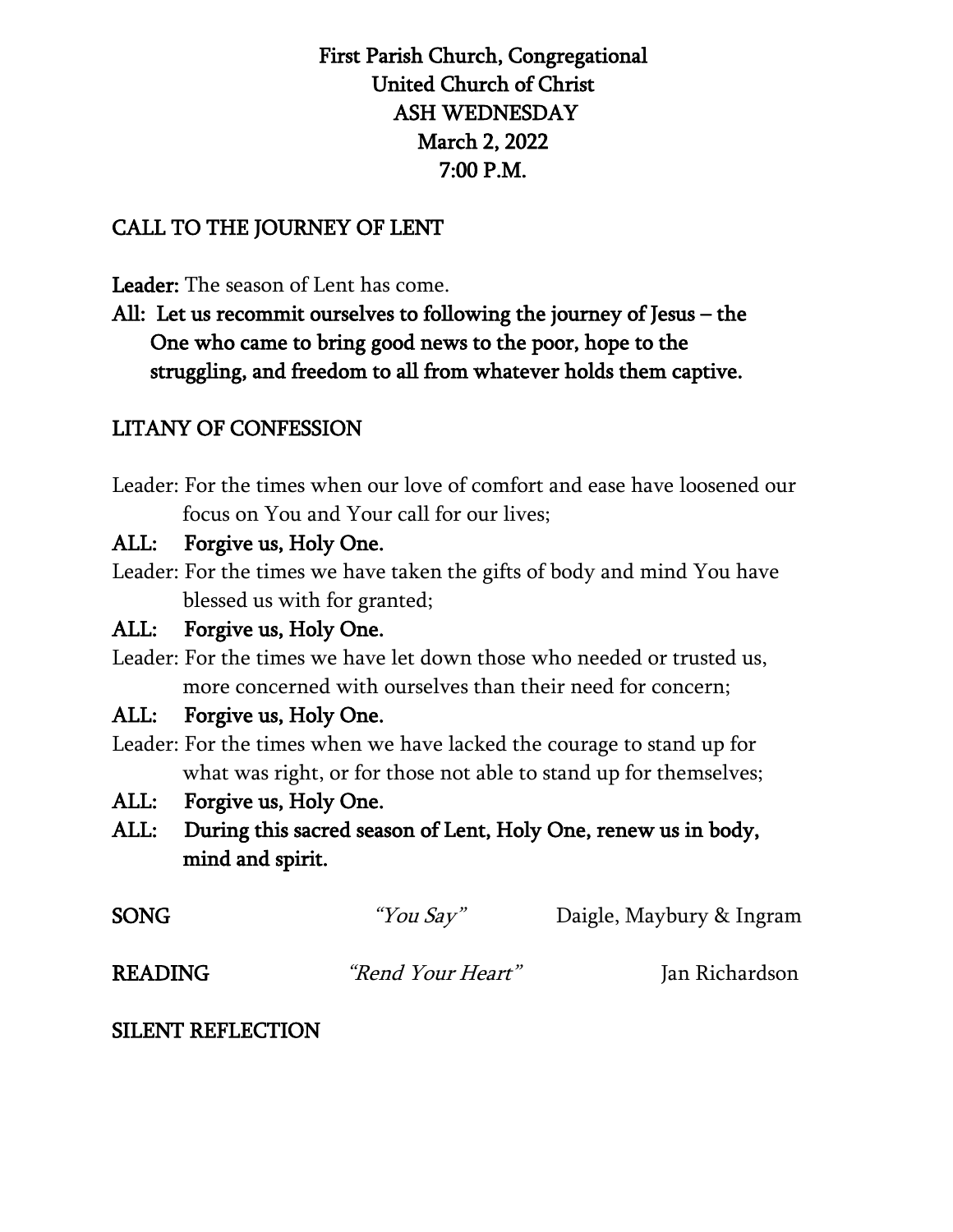# THE PROPHETS Joel 2:12-14 (New Revised Standard Version Translation)

<sup>12</sup> Yet even now, says the LORD, return to me with all your heart, with fasting, with weeping, and with mourning; <sup>13</sup> rend your hearts and not your clothing. Return to the LORD, your God, for he is gracious and merciful, slow to anger, and abounding in steadfast love, and relents from punishing. 14Who knows whether he will not turn and relent, and leave a blessing behind him, a grain offering and a drink offering for the LORD, your God?

### SILENT REFLECTION

| <b>SONG</b>    | "Amazing Grace"   | <b>Newton</b>      |
|----------------|-------------------|--------------------|
| <b>READING</b> | <i>"Ash Mark"</i> | J. Barrie Shepherd |

## SILENT REFLECTION

# THE GOSPELS Luke 9:23-25 (New Revised Standard Version Translation)

<sup>23</sup> Then he said to them all, "If any want to become my followers, let them deny themselves and take up their cross daily and follow me. <sup>24</sup> For those who want to save their life will lose it, and those who lose their life for my sake will save it. 25What does it profit them if they gain the whole world, but lose or forfeit themselves?